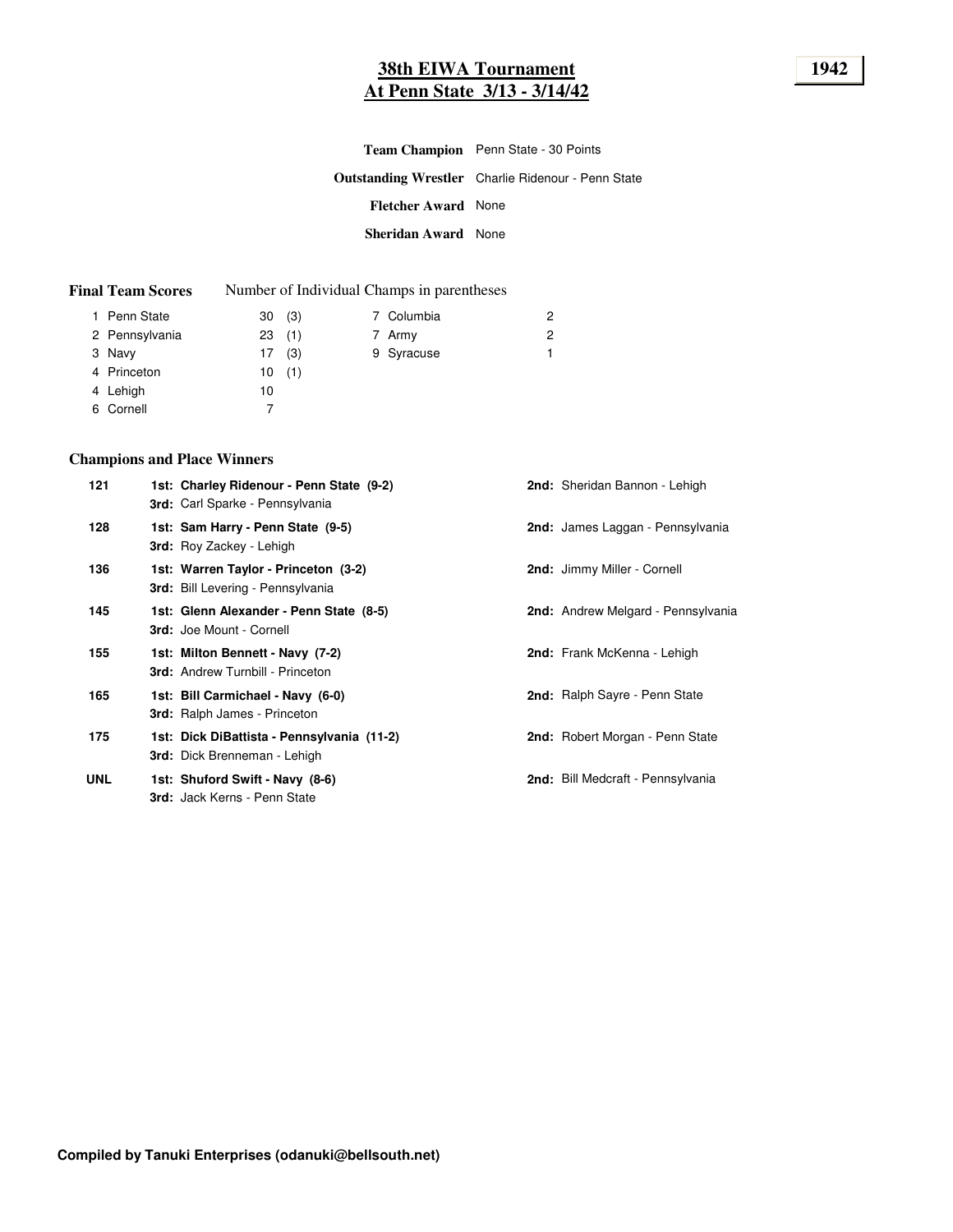## **3/13/1942 and 3/14/1942 at Penn State 1942 EIWA Championship Page 1 of 8**

### **121 Weight Class**

| Charley Ridenour, Penn State |                       |                           |                             |
|------------------------------|-----------------------|---------------------------|-----------------------------|
| Bye                          | Charley Ridenour      |                           |                             |
|                              |                       | Charley Ridenour 6-2      |                             |
| Sheridan Bannon, Lehigh      | Sheridan Bannon       |                           |                             |
| Bye                          |                       |                           |                             |
| Van Sant Brewer, Princeton   |                       |                           | Charley Ridenour            |
|                              | Van Sant Brewer       |                           |                             |
| Bye                          |                       | Van Sant Brewer Fall 8:13 |                             |
| Donald Kuntze, Columbia      | Donald Kuntze         |                           |                             |
| Bye                          |                       |                           |                             |
| Carl Sparke, Pennsylvania    |                       |                           | <b>Charley Ridenour 9-2</b> |
|                              | Carl Sparke           |                           |                             |
| Bye                          |                       | Carl Sparke 10-5          |                             |
| Joe Littleton, Cornell       | Joe Littleton         |                           |                             |
| Bye                          |                       |                           |                             |
| Nelson Samson, Syracuse      |                       |                           | Carl Sparke                 |
| Bye                          | Nelson Samson         |                           |                             |
|                              |                       | Nelson Samson Fall 5:34   |                             |
| Bye                          | <b>Reinhard Ploss</b> |                           |                             |
| Reinhard Ploss, Navy         |                       |                           |                             |
|                              |                       | <b>Consolation Bouts</b>  |                             |
| <b>Second Place</b>          |                       |                           |                             |

WRB Second Sheridan Bannon, Lehigh defeated Van Sant Brewer, Princeton - 5-0

Final Second Sheridan Bannon, Lehigh defeated Carl Sparke, Pennsylvania - 7-1

### **Third Place**

Final Third Carl Sparke, Pennsylvania automatic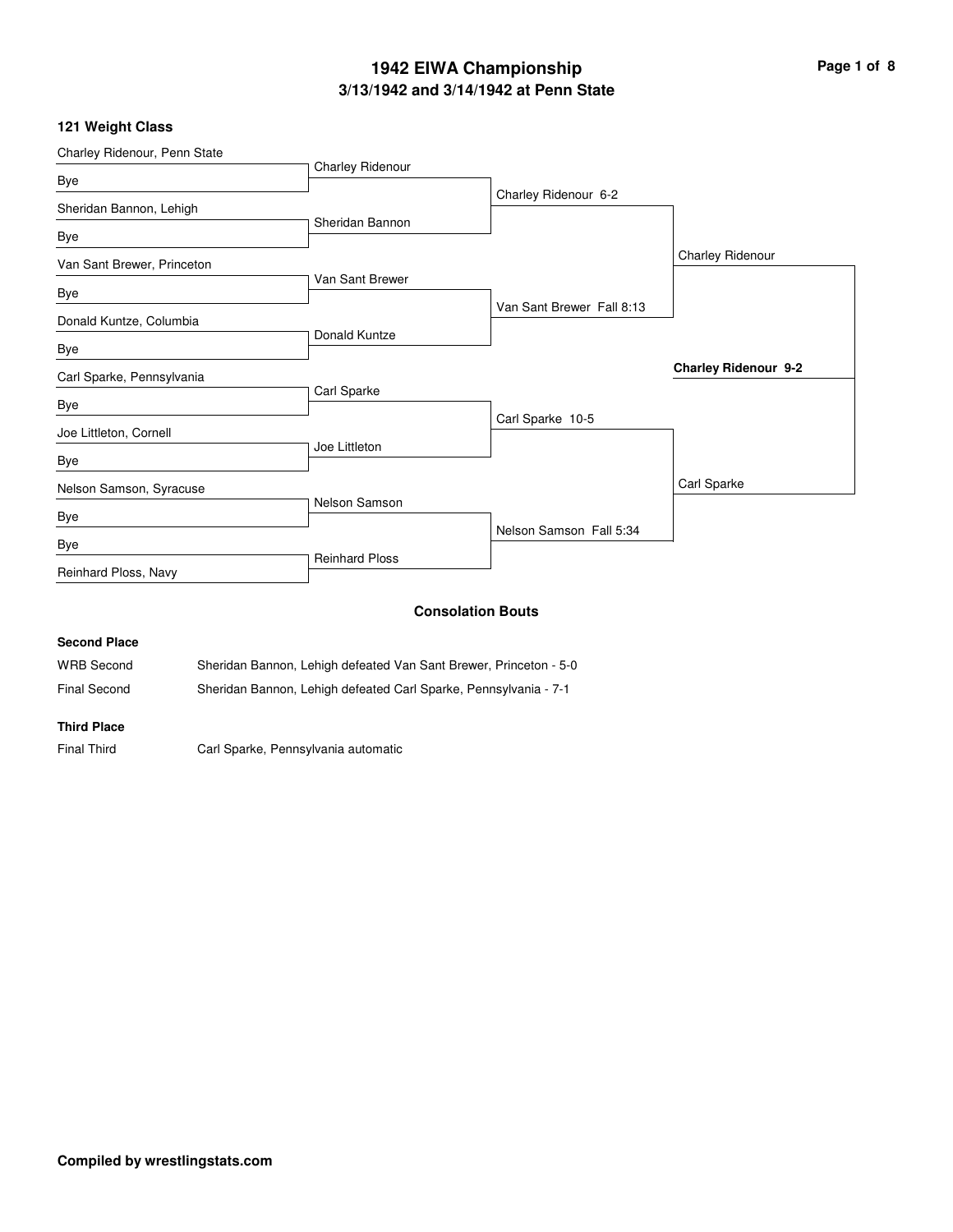# **3/13/1942 and 3/14/1942 at Penn State 1942 EIWA Championship Page 2 of 8**

## **128 Weight Class**

| James Laggan, Pennsylvania |                 |                        |               |
|----------------------------|-----------------|------------------------|---------------|
| Bye                        | James Laggan    |                        |               |
| Fay Howlett, Syracuse      |                 | James Laggan Fall 2:29 |               |
| Bye                        | Fay Howlett     |                        |               |
| Jim Changaris, Army        |                 |                        | James Laggan  |
| Bye                        | Jim Changaris   |                        |               |
| Charlie Joslin, Navy       |                 | Jim Changaris 6-0      |               |
| Bye                        | Charlie Joslin  |                        |               |
| Roy Zackey, Lehigh         |                 |                        | Sam Harry 9-5 |
| Bye                        | Roy Zackey      |                        |               |
|                            |                 | Roy Zackey 6-2         |               |
| Ira Griffin, Princeton     | Ira Griffin     |                        |               |
| Bye                        |                 |                        |               |
| Sam Harry, Penn State      |                 |                        | Sam Harry     |
| Bye                        | Sam Harry       |                        |               |
| Bye                        |                 | Sam Harry Fall 5:07    |               |
| Robert Kenerson, Cornell   | Robert Kenerson |                        |               |
|                            |                 | Concolation Route      |               |

#### **Consolation Bouts**

## **Second Place**

| <b>WRB Second</b> | Roy Zackey, Lehigh defeated Robert Kenerson, Cornell - 3-1 |
|-------------------|------------------------------------------------------------|
|                   |                                                            |

Final Second James Laggan, Pennsylvania defeated Roy Zackey, Lehigh - 2-0

## **Third Place**

| <b>WRB Third</b>   | Jim Changaris, Army defeated Fay Howlett, Syracuse    |
|--------------------|-------------------------------------------------------|
| <b>Final Third</b> | Roy Zackey, Lehigh defeated Jim Changaris, Army - 7-6 |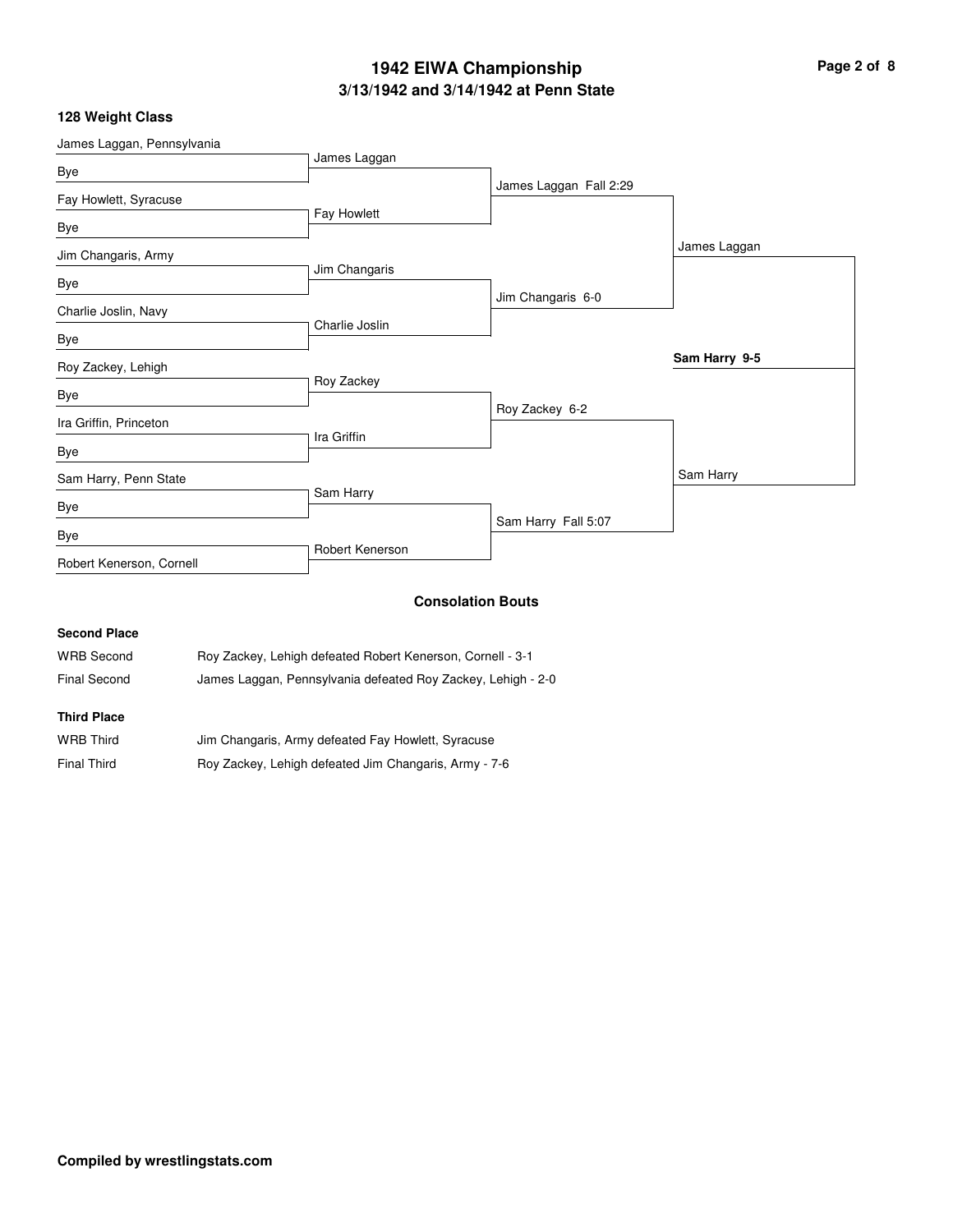# **3/13/1942 and 3/14/1942 at Penn State 1942 EIWA Championship Page 3 of 8**

## **136 Weight Class**

| Bill Levering, Pennsylvania |                      |                          |                      |
|-----------------------------|----------------------|--------------------------|----------------------|
| Bye                         | <b>Bill Levering</b> |                          |                      |
| Alan Baum, Columbia         |                      | Bill Levering 8-3        |                      |
| Bye                         | Alan Baum            |                          |                      |
| Al Crabtree, Penn State     |                      |                          | <b>Bill Levering</b> |
| Bye                         | Al Crabtree          |                          |                      |
| Ignatius Vescera, Syracuse  |                      | Al Crabtree Fall 4:39    |                      |
| Bye                         | Ignatius Vescera     |                          |                      |
| Warren Taylor, Princeton    |                      |                          | Warren Taylor 3-2    |
| Bye                         | Warren Taylor        |                          |                      |
| Wendell Bevan, Army         |                      | Warren Taylor 6-0        |                      |
| Bye                         | <b>Wendell Bevan</b> |                          |                      |
| Jimmy Miller, Cornell       |                      |                          | Warren Taylor        |
| Bye                         | Jimmy Miller         |                          |                      |
| Bye                         |                      | Jimmy Miller 3-0         |                      |
| Ken Swayne, Lehigh          | Ken Swayne           |                          |                      |
|                             |                      | <b>Consolation Bouts</b> |                      |
| <b>Second Place</b>         |                      |                          |                      |

| <b>WRB Second</b> | Jimmy Miller, Cornell defeated Wendell Bevan, Army - 8-5         |
|-------------------|------------------------------------------------------------------|
| Final Second      | Jimmy Miller, Cornell defeated Bill Levering, Pennsylvania - MFT |

**Third Place**

Final Third **Bill Levering, Pennsylvania automatic**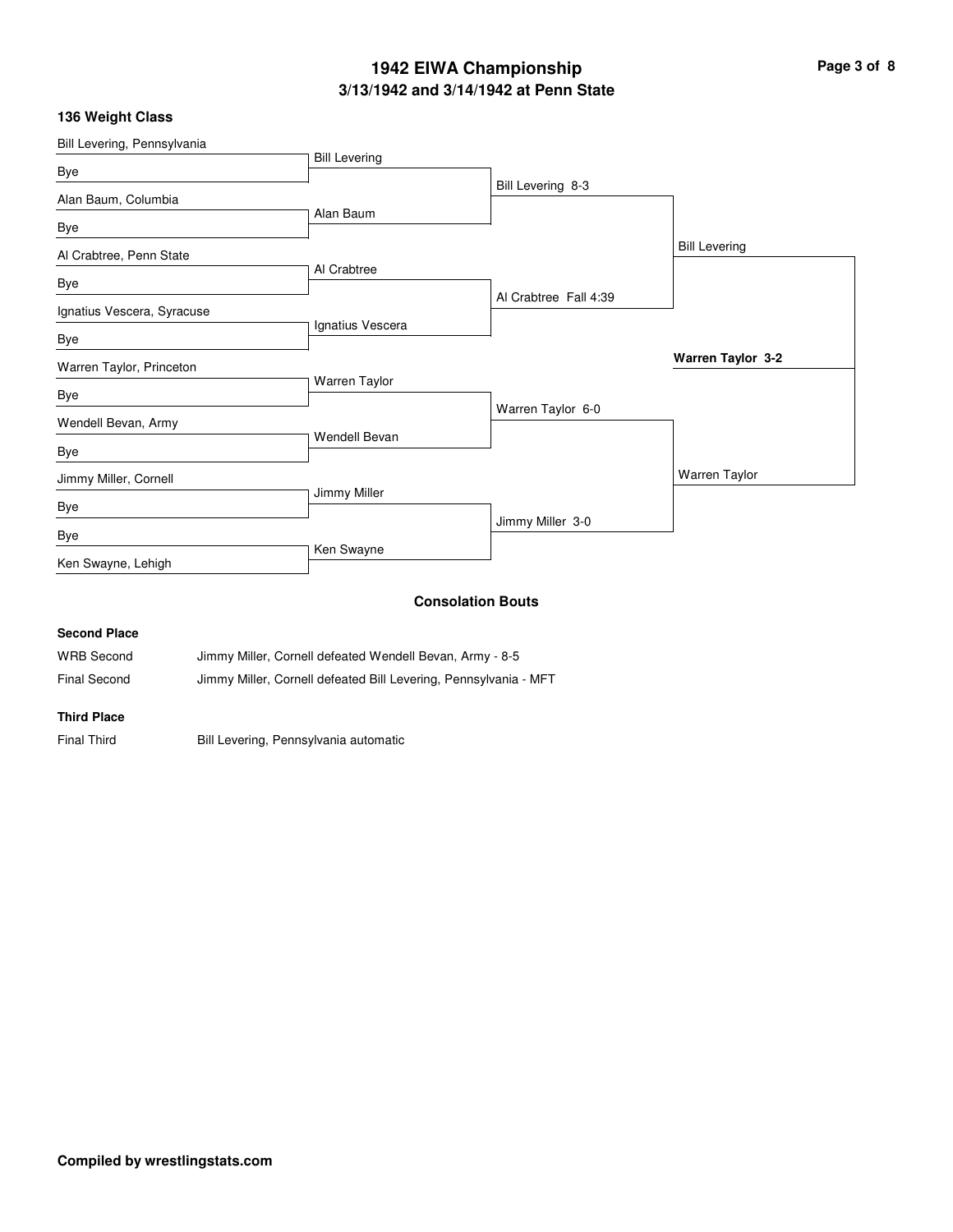# **3/13/1942 and 3/14/1942 at Penn State 1942 EIWA Championship Page 4 of 8**

### **145 Weight Class**

| Art Marston, Army            |                       |                          |                     |
|------------------------------|-----------------------|--------------------------|---------------------|
| Bye                          | <b>Art Marston</b>    |                          |                     |
| Richard Bird, Lehigh         |                       | Art Marston 3-2          |                     |
| Bye                          | <b>Richard Bird</b>   |                          |                     |
| Joe Mount, Cornell           |                       |                          | Joe Mount           |
| Bye                          | Joe Mount             |                          |                     |
| Neil Carothers, Princeton    |                       | Joe Mount 9-1            |                     |
| Bye                          | <b>Neil Carothers</b> |                          |                     |
| Glenn Alexander, Penn State  |                       |                          | Glenn Alexander 8-3 |
| Bye                          | Glenn Alexander       |                          |                     |
| Andrew Melgard, Pennsylvania |                       | Glenn Alexander 10-4     |                     |
| Bye                          | Andrew Melgard        |                          |                     |
| James Holloway, Navy         |                       |                          | Glenn Alexander     |
| Bye                          | James Holloway        |                          |                     |
| Bye                          |                       | James Holloway 12-6      |                     |
| Norman Wiedsum, Syracuse     | Norman Wiedsum        |                          |                     |
|                              |                       | <b>Consolation Bouts</b> |                     |
| <b>Second Place</b>          |                       |                          |                     |

# WRB Second Andrew Melgard, Pennsylvania defeated Floyd Holloway, Navy - 7-0 Final Second Andrew Melgard, Pennsylvania defeated Joe Mount, Cornell - MFT

#### **Third Place**

Final Third Joe Mount, Cornell automatic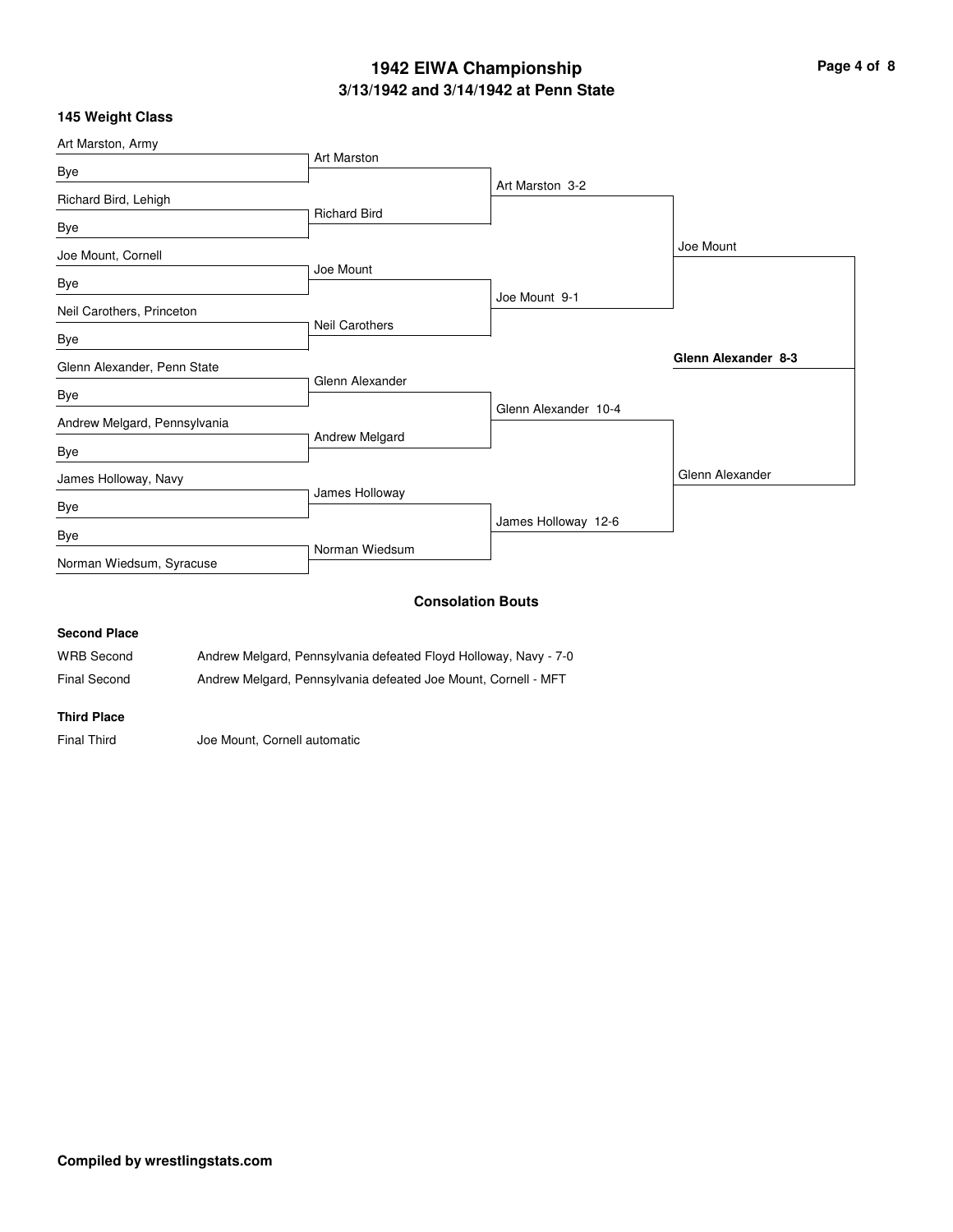# **3/13/1942 and 3/14/1942 at Penn State 1942 EIWA Championship Page 5 of 8**

### **155 Weight Class**

| Andrew Turnbill, Princeton |                        |                           |                           |
|----------------------------|------------------------|---------------------------|---------------------------|
| Bye                        | <b>Andrew Turnbill</b> |                           |                           |
|                            |                        | Andrew Turnbill 11-10     |                           |
| John Henry, Penn State     | John Henry             |                           |                           |
| Bye                        |                        |                           |                           |
| Glenn Ingwersen, Army      |                        |                           | <b>Andrew Turnbill</b>    |
| Bye                        | Glenn Ingwersen        |                           |                           |
|                            |                        | Glenn Ingwersen Fall 2:18 |                           |
| Harry Sutton, Syracuse     | Harry Sutton           |                           |                           |
| Bye                        |                        |                           |                           |
| Patsy Pelecci, Columbia    |                        |                           | <b>Milton Bennett 7-6</b> |
|                            | Patsy Pelecci          |                           |                           |
| Bye                        |                        | Patsy Pelecci Fall 1:14   |                           |
| Robert Harris, Cornell     |                        |                           |                           |
| Bye                        | <b>Robert Harris</b>   |                           |                           |
| Milton Bennett, Navy       |                        |                           | <b>Milton Bennett</b>     |
|                            | <b>Milton Bennett</b>  |                           |                           |
| Bye                        |                        | Milton Bennett 9-1        |                           |
| Bye                        |                        |                           |                           |
| Frank McKenna, Lehigh      | Frank McKenna          |                           |                           |
|                            |                        | <b>Consolation Bouts</b>  |                           |
| <b>Second Place</b>        |                        |                           |                           |

WRB Second Frank McKenna, Lehigh defeated Patsy Pelecci, Columbia - Fall 4:37

Final Second Frank McKenna, Lehigh defeated Andrew Turnbill, Princeton - 7-4

#### **Third Place**

Final Third Andrew Turnbill, Princeton automatic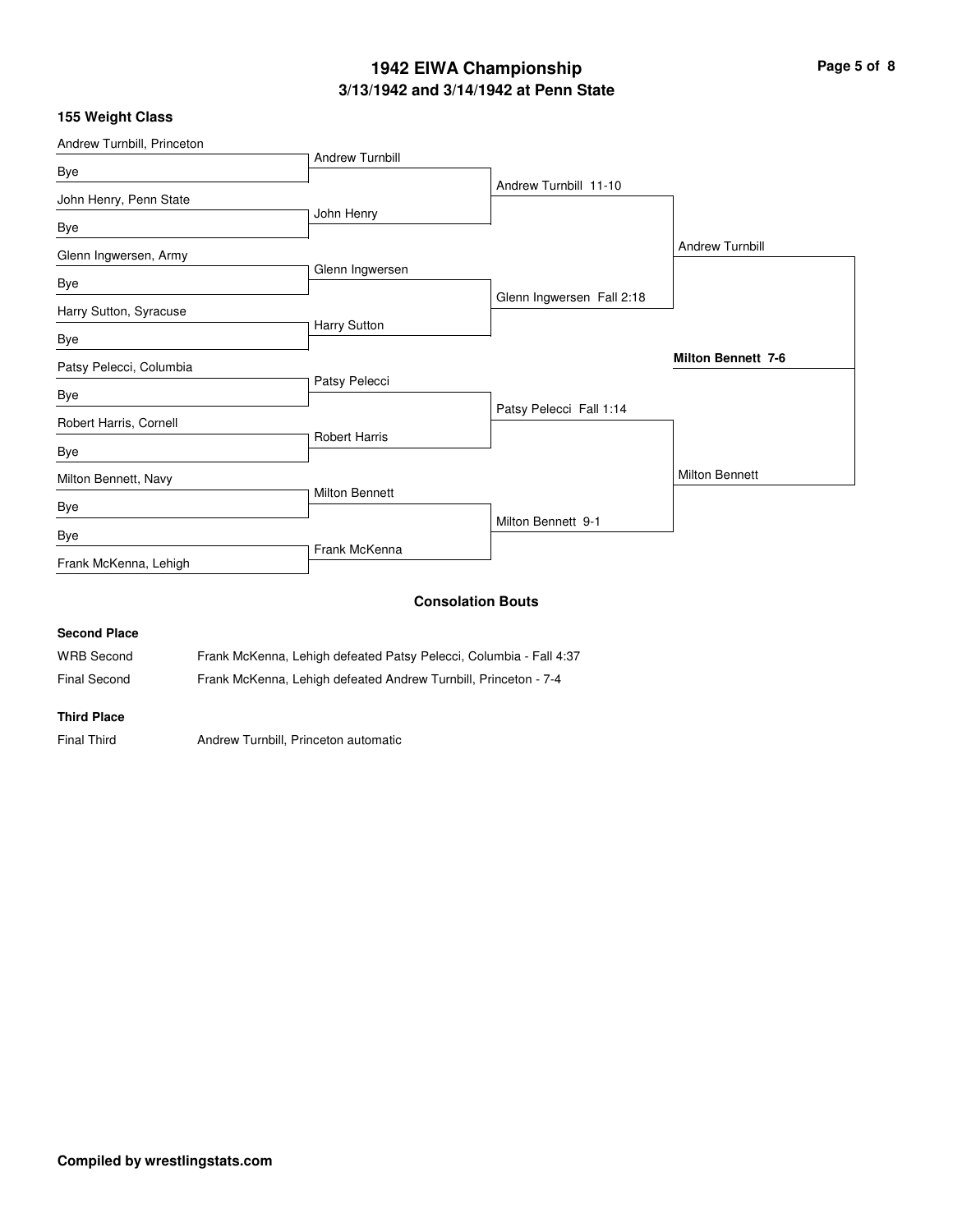# **3/13/1942 and 3/14/1942 at Penn State 1942 EIWA Championship Page 6 of 8**

| 165 Weight Class |  |
|------------------|--|
|------------------|--|

| Ralph Sayre, Penn State      |                        |                          |                            |
|------------------------------|------------------------|--------------------------|----------------------------|
| Victor Zaro, Columbia        | Ralph Sayre            |                          |                            |
|                              |                        | Ralph Sayre 11-5         |                            |
| John Stockbridge, Lehigh     | John Stockbridge       |                          |                            |
| Bye                          |                        |                          |                            |
| Bill Carmichael, Navy        |                        |                          | Bill Carmichael 6-2        |
|                              | <b>Bill Carmichael</b> |                          |                            |
| Bye                          |                        | Bill Carmichael 7-3      |                            |
| Richard Benson, Pennsylvania |                        |                          |                            |
| Bye                          | <b>Richard Benson</b>  |                          |                            |
| John Buckner, Army           |                        |                          | <b>Bill Carmichael 6-0</b> |
|                              | John Buckner           |                          |                            |
| Bye                          |                        | John Buckner Fall 2:12   |                            |
| Joe Abruzzo, Syracuse        |                        |                          |                            |
| Bye                          | Joe Abruzzo            |                          |                            |
| Ralph James, Princeton       |                        |                          | Ralph James 8-4            |
| Bye                          | Ralph James            |                          |                            |
|                              |                        | Ralph James 6-2          |                            |
| Bye                          | Fred Schaefer          |                          |                            |
| Fred Schaefer, Cornell       |                        |                          |                            |
|                              |                        | <b>Consolation Bouts</b> |                            |

#### **Consolation Bouts**

#### **Second Place**

WRB Second Ralph Sayre, Penn State defeated Richard Benson, Pennsylvania - MFT

Final Second Ralph Sayre, Penn State defeated Ralph James, Princeton - 6-5

#### **Third Place**

Final Third **Ralph James, Princeton automatic**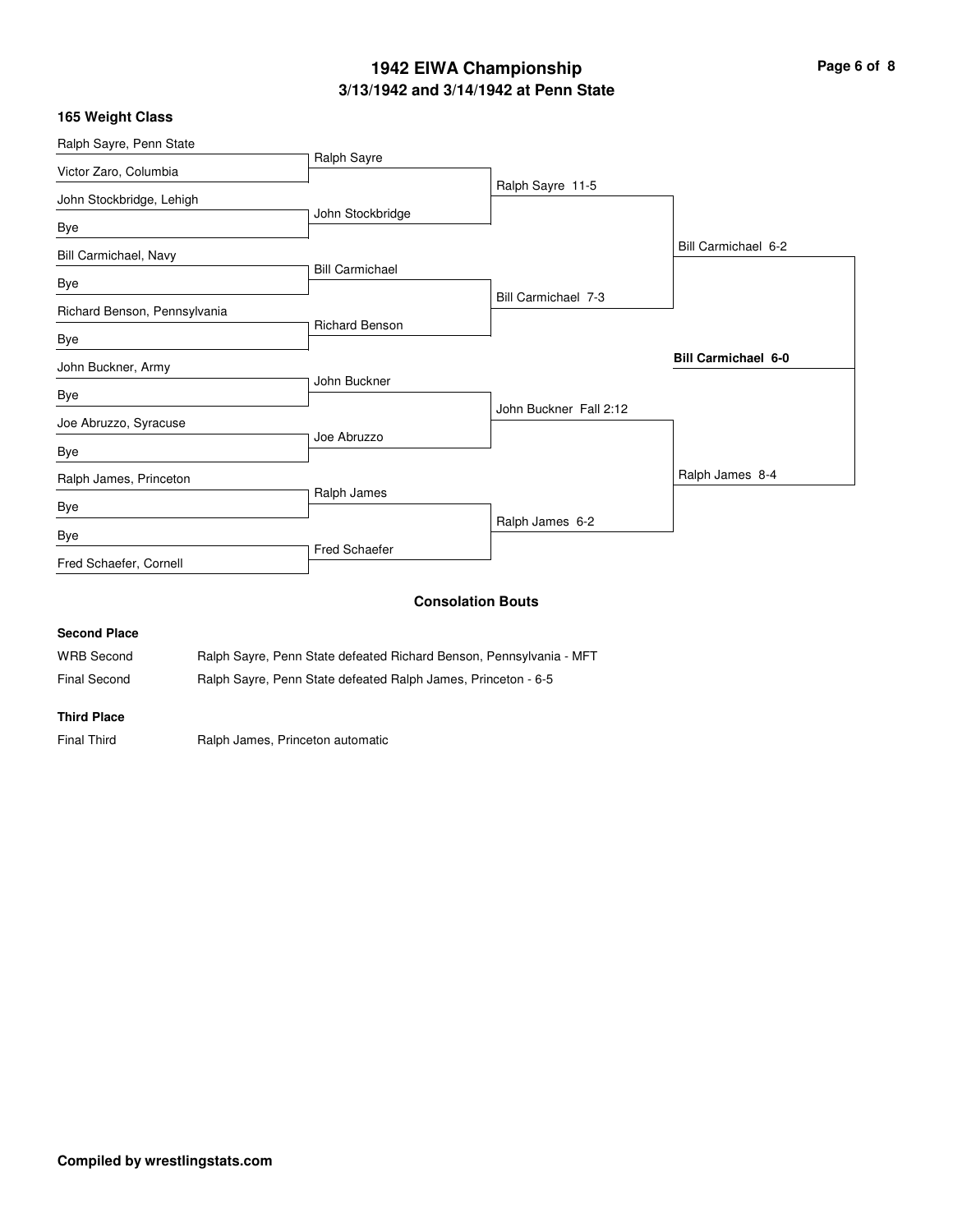# **3/13/1942 and 3/14/1942 at Penn State 1942 EIWA Championship Page 7 of 8**

## **175 Weight Class**

| Dick DiBattista, Pennsylvania |                 |                          |                           |
|-------------------------------|-----------------|--------------------------|---------------------------|
| Bye                           | Dick DiBattista |                          |                           |
|                               |                 | Dick DiBattista 7-1      |                           |
| Art Emerson, Navy             | Art Emerson     |                          |                           |
| Bye                           |                 |                          |                           |
| Robert Morgan, Penn State     |                 |                          | Dick DiBattista Fall 1:40 |
|                               | Robert Morgan   |                          |                           |
| Bye                           |                 | Robert Morgan Fall 1:24  |                           |
| John Cunningham, Princeton    |                 |                          |                           |
| Bye                           | John Cunningham |                          |                           |
| Fenton Brown, Cornell         |                 |                          | Dick DiBattista 11-2      |
| Bye                           | Dick Brenneman  |                          |                           |
|                               |                 | Fenton Brown Fall 7:32   |                           |
| Harold Stenberg, Columbia     | Harold Stenberg |                          |                           |
| Bye                           |                 |                          |                           |
| Dick Brenneman, Lehigh        |                 |                          | Dick Brenneman 8-3        |
| Bye                           | Dick Brenneman  |                          |                           |
|                               |                 | Dick Brenneman 8-1       |                           |
| Bye                           | Ray Blatt       |                          |                           |
| Ray Blatt, Army               |                 |                          |                           |
|                               |                 | <b>Consolation Bouts</b> |                           |
| <b>Second Place</b>           |                 |                          |                           |

# WRB Second Robert Morgan, Penn State defeated Art Emerson, Navy - 7-2 Final Second **Robert Morgan, Penn State defeated Dick Brenneman, Lehigh - MFT**

#### **Third Place**

Final Third **Dick Brenneman, Lehigh automatic**